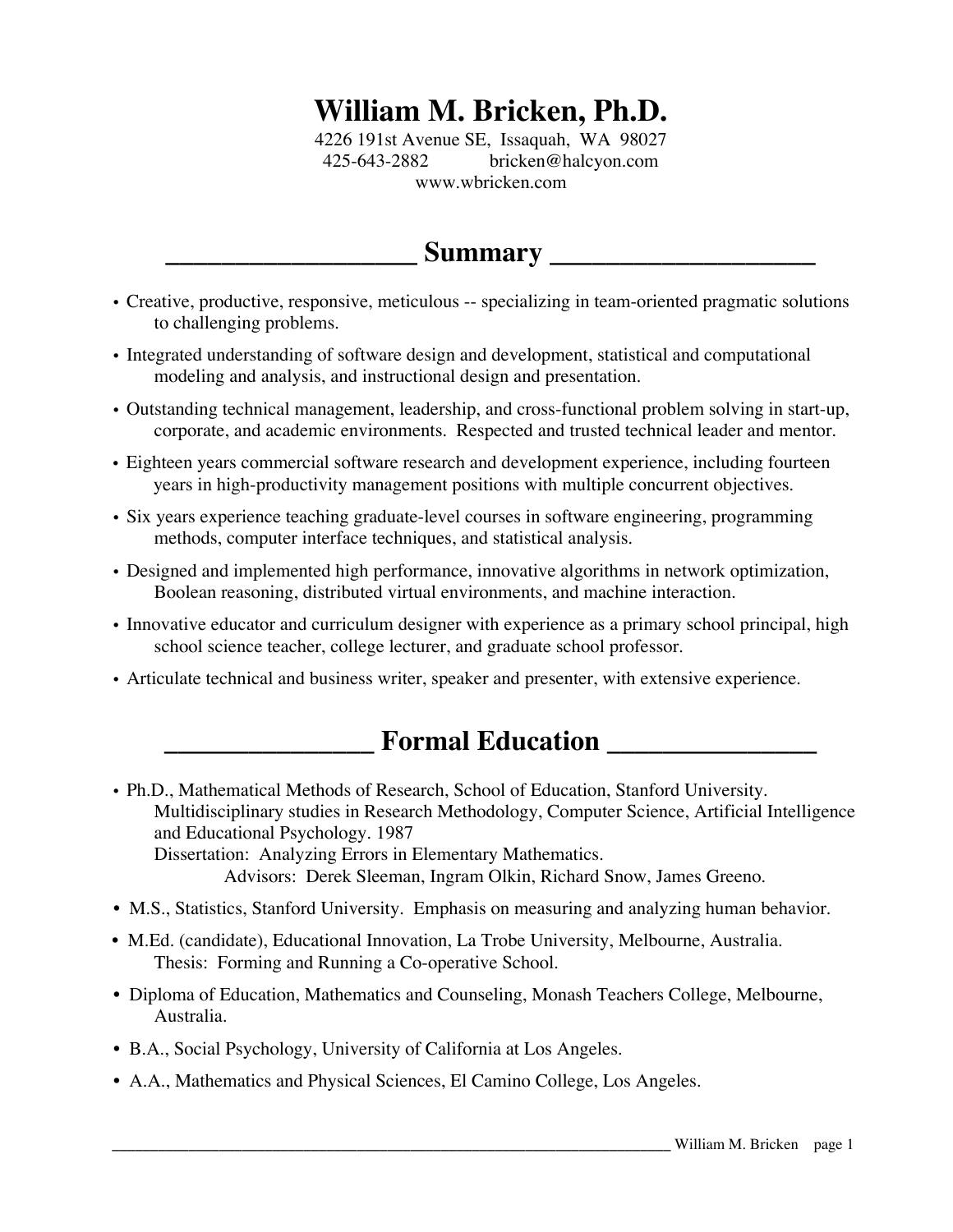# **Employment History**

### *Chief Scientist and Co-founder*

Bricken Technologies Corporation, Menlo Park, California 2000-2005 **NETWORK OPTIMIZATION SOFTWARE for SEMICONDUCTOR DESIGN**

- Provided technical leadership; wrote business plans, funding presentations, product specifications and development plans, technical reports. Raised \$500,000 in venture funding.
- Conducted market research, product definition, and product differentiation studies.
- Designed and implemented innovative semiconductor design tools and algorithms for parsing, area optimization, delay optimization, partitioning, abstraction, technology mapping, and performance parameterization.
- Designed statistical and analytic techniques for evaluating the performance of optimization algorithms.
- Wrote over 20,000 lines of verified computer code, in a variety of languages, for manipulation, transformation and optimization of huge logic networks operating under timing constraints.
- Demonstrated world-class performance of combinational and sequential logic network optimization algorithms; demonstrated 15% improvement over existing commercial tools.

# *Assistant Professor of Computer Science and Software Engineering*

Seattle University, Seattle, Washington 1996-2001

- Supervised the Master of Software Engineering program, including capstone (full year) software engineering project teams writing commercial software.
- Redesigned the Master of Software Engineering curriculum.
- Contributed to the design of curriculum, marketing, scholarship, and academic policies for Seattle University Graduate Programs; member of the Graduate Leadership Board.
- Graduate-level courses taught:
	- Artificial Intelligence Computer Graphics Human-Computer Interaction Programming the Interface Programming Methodology Client/Server Architectures **Computer Ethics** Special Projects

Applied Formal Methods

### *Consultant (half-time, concurrent with academic appointments)* Interval Research Corporation, Palo Alto, California 1993-2000 **FORMAL MODELS OF COMPUTATION, LOGIC SYNTHESIS, VISUAL LANGUAGES**

- Contributed to the Natural Computing Project which focused on rebuilding computational theory and mechanism from first principles.
- Designed and implemented innovative algorithmic techniques for determining satisfiability; for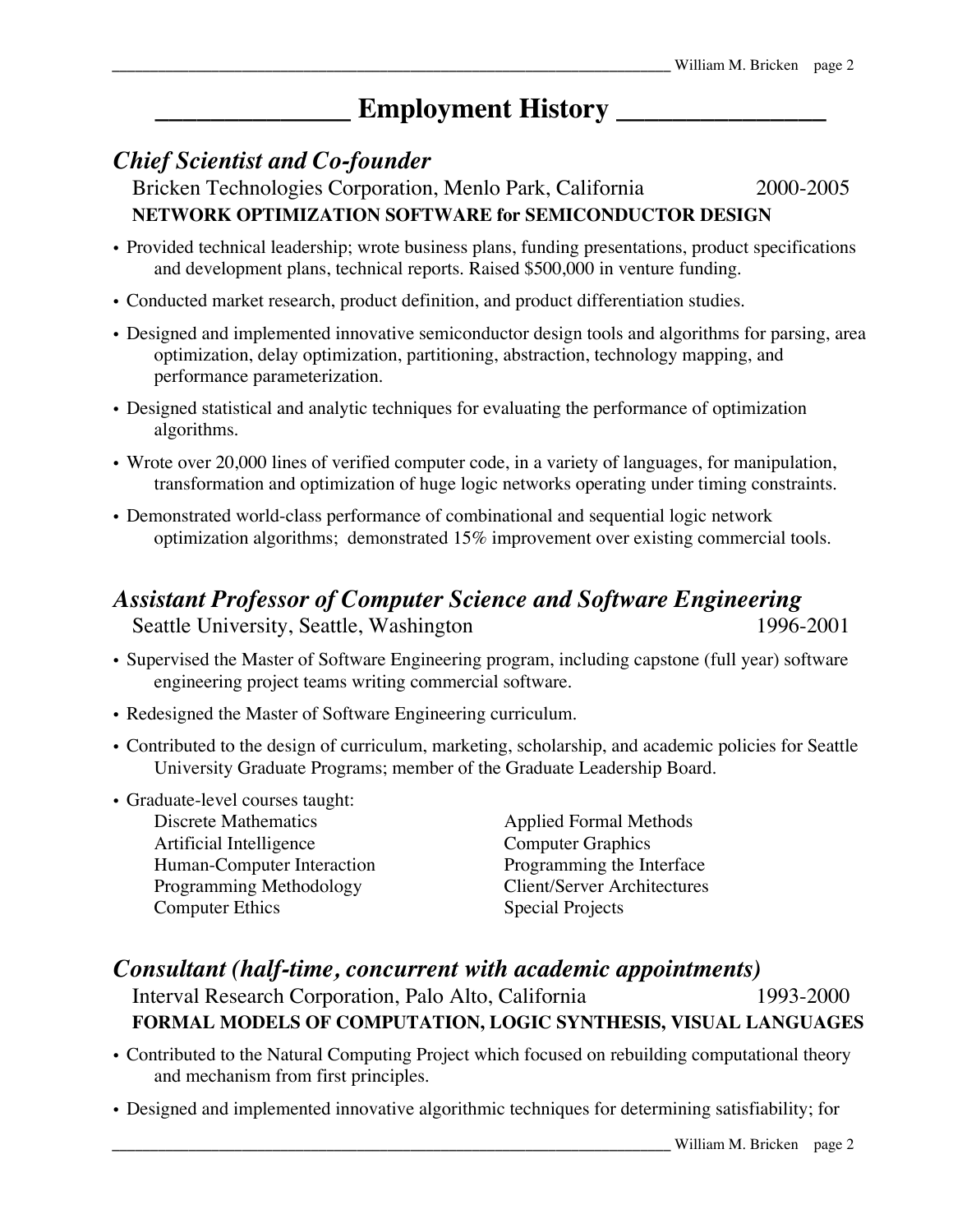logic processing and optimization; for Boolean factoring and minimization; for computer arithmetic; and for asynchronous parallel computation.

- Designed and implemented a set-based predicate inference engine. Applied this engine to logic and rulebase minimization, to data mining, and to logic synthesis.
- Designed and implemented innovative algorithms for transformation and optimization of large logic networks, with world-class performance on the ISCAS'91/MCNC benchmarks.
- Invented several diagrammatic formal systems that provide parallel implementation models.

### *Chief Technology Officer*

### Virtual Express Ltd., Bellevue, Washington 1994 **VIRTUAL REALITY PRODUCT IMPLEMENTATION, EXPERIENCE DESIGN**

- Determined product design, features, constraints, development effort, and costs. Wrote business plans, negotiated with components suppliers, and managed office.
- Conducted market research and product acceptance studies and statistical analysis.
- Led technical team, established requirements, specifications and schedules for product build. Developed on-time and within budget a cost-effective commercial prototype immersive VR system for multiple participants with real-time interactive objects.

# *Research Associate Professor of Education and Research Associate Professor of Industrial Engineering (non-salaried)*

University of Washington, Seattle, Washington 1992-1994

- Supervised graduate students in Educational Technology and in Industrial Engineering.
- Graduate-level courses taught:
	- Human-Computer Interaction Virtual World Development Management Decision Models

### *Short Course Lecturer*

- Siggraph Tutorial, 1991: Virtual Interface
- UCLA Extension 3 Day Course, 1991: Virtual Interface Technology
- 
- UCLA Extension 3 Day Course, 1992: Virtual Interface Technology
- 
- Visual Languages Tutorial, 1992:
- UCLA Extension 3 Day Course, 1993: Virtual Interface Technology
- 

• NCCE Tutorial, 1992: Virtual Reality for Education • Siggraph Tutorial, 1992: Developing Immersive Systems<br>• Visual Languages Tutorial, 1992: Language Aspects of VR • ACM-CSC Full day Tutorial, 1993: Virtual Reality and Experiential Computation

Various 1991-1993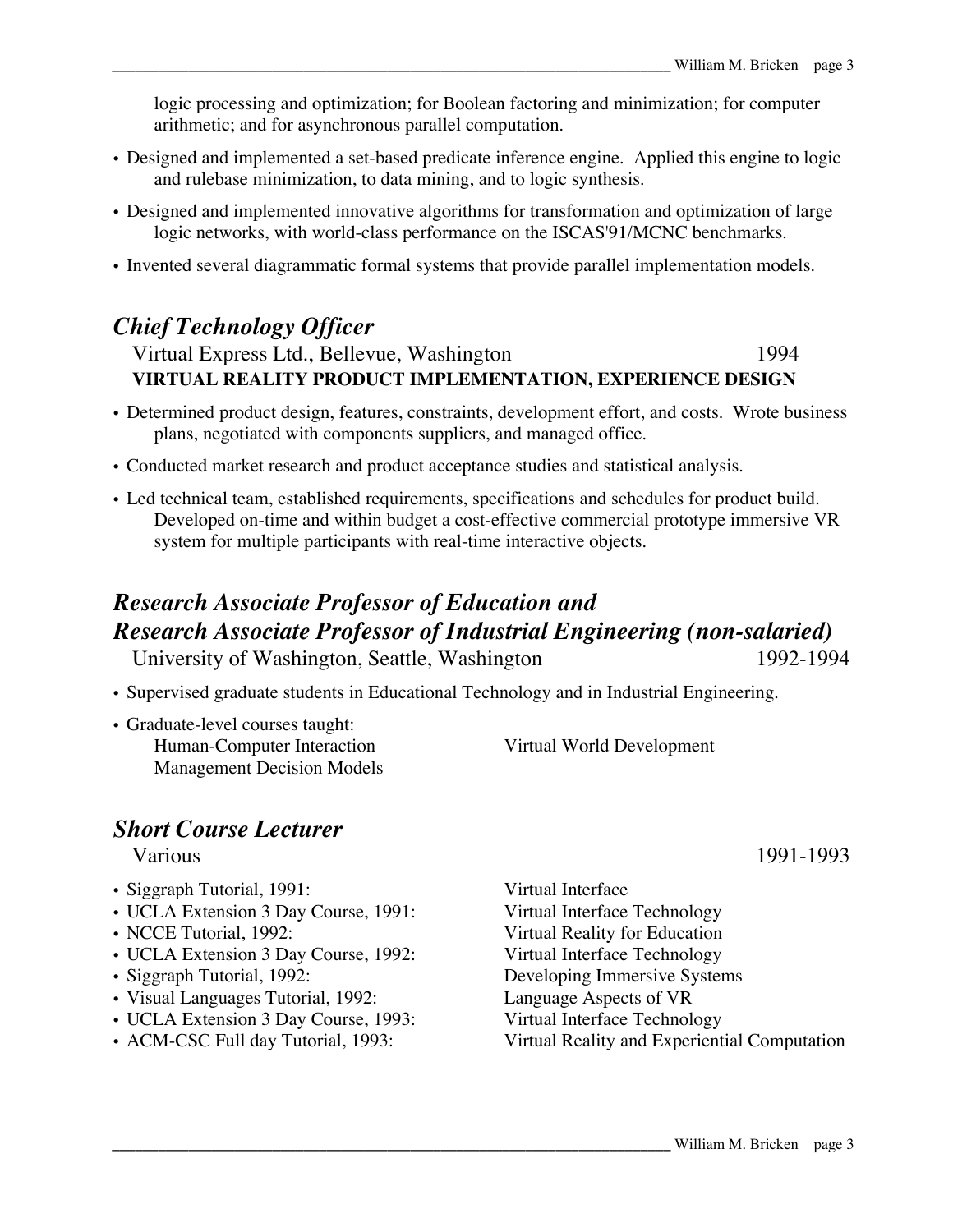### *Principal Scientist*

Human Interface Technology Laboratory, Washington Technology Center, Seattle, Washington 1990-1994 **ADVANCED HUMAN-COMPUTER INTERACTION, VIRTUAL REALITY SYSTEMS**

- Designed the computational infrastructure of the research laboratory. Solicited, selected and supervised graduate students and summer students.
- Wrote and negotiated proposals resulting in over \$3,000,000 of equipment and software grants.
- Developed innovative software tools for construction of, navigation in, and interaction with virtual environments. Responsible for concurrent software projects, including innovative concepts, management of the programming teams, and evaluation of software performance.
- Applied virtual reality tools to the design and evaluation of instructional environments.
- Contributed to the formation of several start-up companies. Served as a technology transfer agent between commercial organizations and the Washington Technology Center.

*Principal investigator and primary designer* for these projects:

#### • **Virtual Environment Operating Shell (VEOS)**

Software infrastructure for construction of, maintenance of, and interaction with arbitrary virtual environments. This system features management of world databases using a Linda-like associative memory, modular software tools, automated linking and initialization of distributed processing resources and interface devices, and algebraic programming techniques. The entitybased programming metaphor provides operating system capability for each object/agent in the virtual world and unique contextual/environmental modeling tools. VEOS supports multiple participants, concurrent divergent worlds, modular agent programming, autonomous entities, voice recognition, real-time interactive editing, and distributed parallelism. Written in C and integrated with interface languages LISP, Mathematica, VOGL, and MIDI, for distributed UNIX processors. With G. Coco and ten other graduate students, two theses; 1989-93.

#### • **The Wand**

A software tool for viewpoint control, object manipulation, and information gathering. This 3D evolution of the mouse emanates a ray in virtual space that is sensitive to collisions, perspective, and metrics. With one post-grad; 1990-93.

#### • **The Virtual Body**

A software suite for associating arbitrary sensors of physical activity to arbitrary virtual entities. Includes a physiological model for calibrating the virtual world to the body of each participant, mapping tools for associating the physiological model with the functionality of inhabited entities, and perceptual filters for directing attention. With three graduate students, one thesis; 1990-93.

#### • **Educational Worlds**

Development of pedagogical techniques which are embedded in the behavior of virtual entities. Development of process models of student learning and behavioral choice based in situated activity, constructivist philosophy, social learning, theories of multiple intelligences, and complete individualization of learning experiences. Studies of transfer of learning across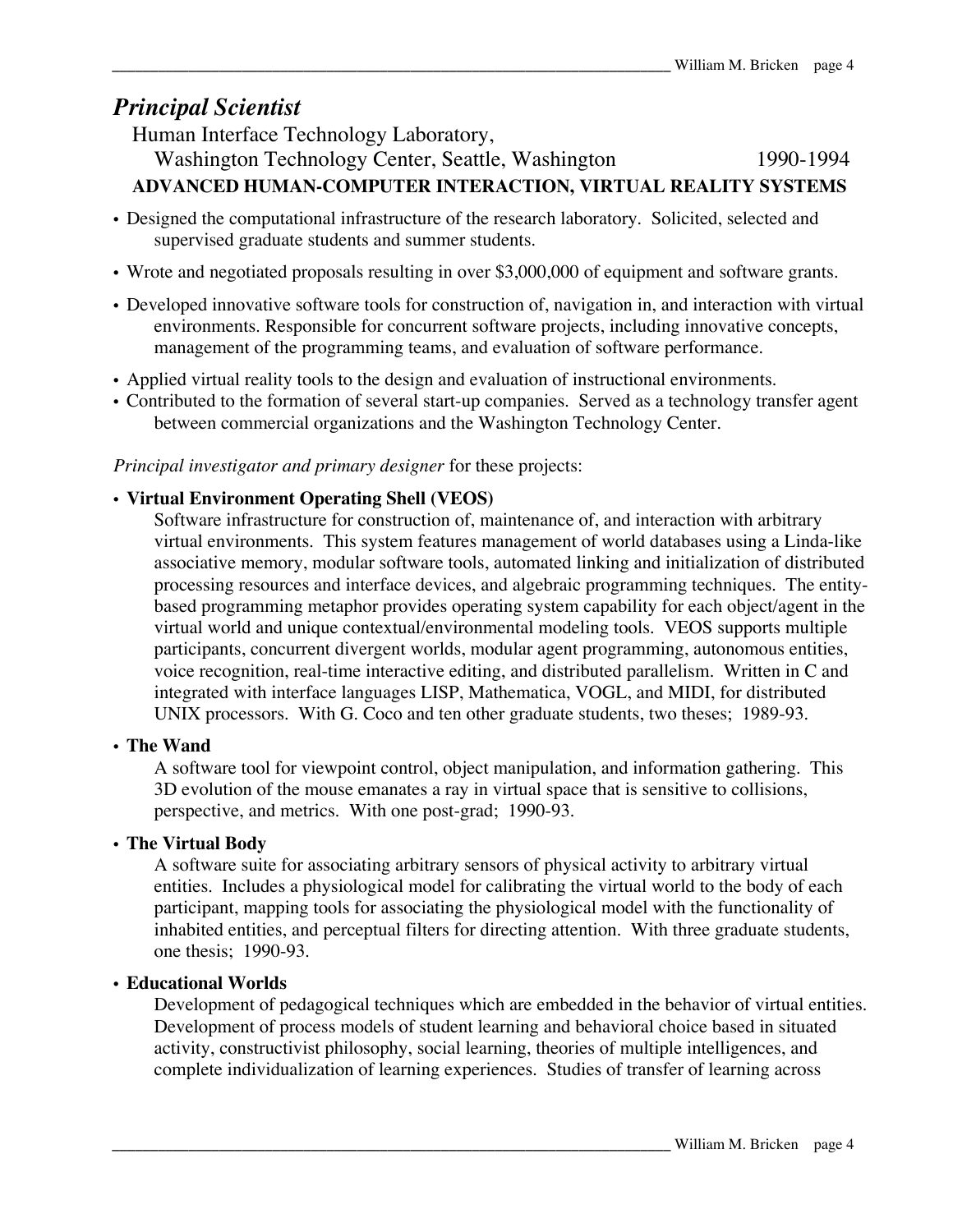virtual, symbolic, and natural training experiences. With M. Bricken, Professor W. Winn and four graduate students, two dissertations; 1990-1996.

#### • **Semantics of Virtuality**

Formal and philosophical investigations into the meaning of inclusion in virtual spaces, into natural and abstract representations, and into the form of virtuality. 1990-current.

#### • **Experiential Mathematics**

Formal techniques for converting the representation and transformation of mathematics (logic, set theory, numbers, and algebra) into spatial, interactive, and experiential forms. Molecular computing models for set-based parallelism. Prototyped in VEOS and Mathematica. With two grad students, two theses; 1991-current.

#### • **Boeing Virtual CAD System (Protospace)**

A software prototype workstation for constructing and managing virtual worlds for aeronautics applications. The VSX demo of Protospace was instrumental in the Boeing Company focusing on VR as a primary strategic objective. Trained the initial Boeing VR team. 1990-91.

#### • **VEOS Artificial Life**

A systems-oriented programming approach to agent architectures. Every entity has the capabilities of an operating system and is executing a real-time sense-process-act cycle. Provides capabilities for autonomous agents, reactive and responsive planning, selfmodification, adaptive sensing, and genetic evolution. With Santa Fe Institute; 1992-93.

#### • **VR Rapid Construction Modeler**

Development of new techniques for construction of virtual worlds, based on L-systems, generalized sweeps, spatial enumeration, and form decomposition. With P. Oppenheimer; 1992-93.

#### • **Embedded Narrative**

Exploration of dynamic computational theories of narrative, and the development of software tools for rhetoric that embed characterization, dramatic tension, and narrative structure into interactive virtual experiences. With Professor S. Sloane, University of Puget Sound Department of English; 1992-93.

#### • **Physical Dynamics**

Incorporation of Newtonian dynamics into the virtual space. Focus on linear and sublinear algorithms for real-time interaction with dynamic objects. With one post-grad; 1993.

#### • **Consulted** on the use of virtual reality techniques for:

- -- communicating situation awareness in complex information environments,
- -- training for shipboard disaster management,
- -- data organization techniques for libraries,
- -- rapid construction of graphic models of cities,
- -- emergency vehicle operator training,
- -- physiology of stereographic imagery,
- -- communication techniques in cyberspace,
- -- constructability of office buildings,
- -- applications of immersion to CAD modeling of aerospace construction techniques,
- -- underwater imaging
- -- learning and instructional theory.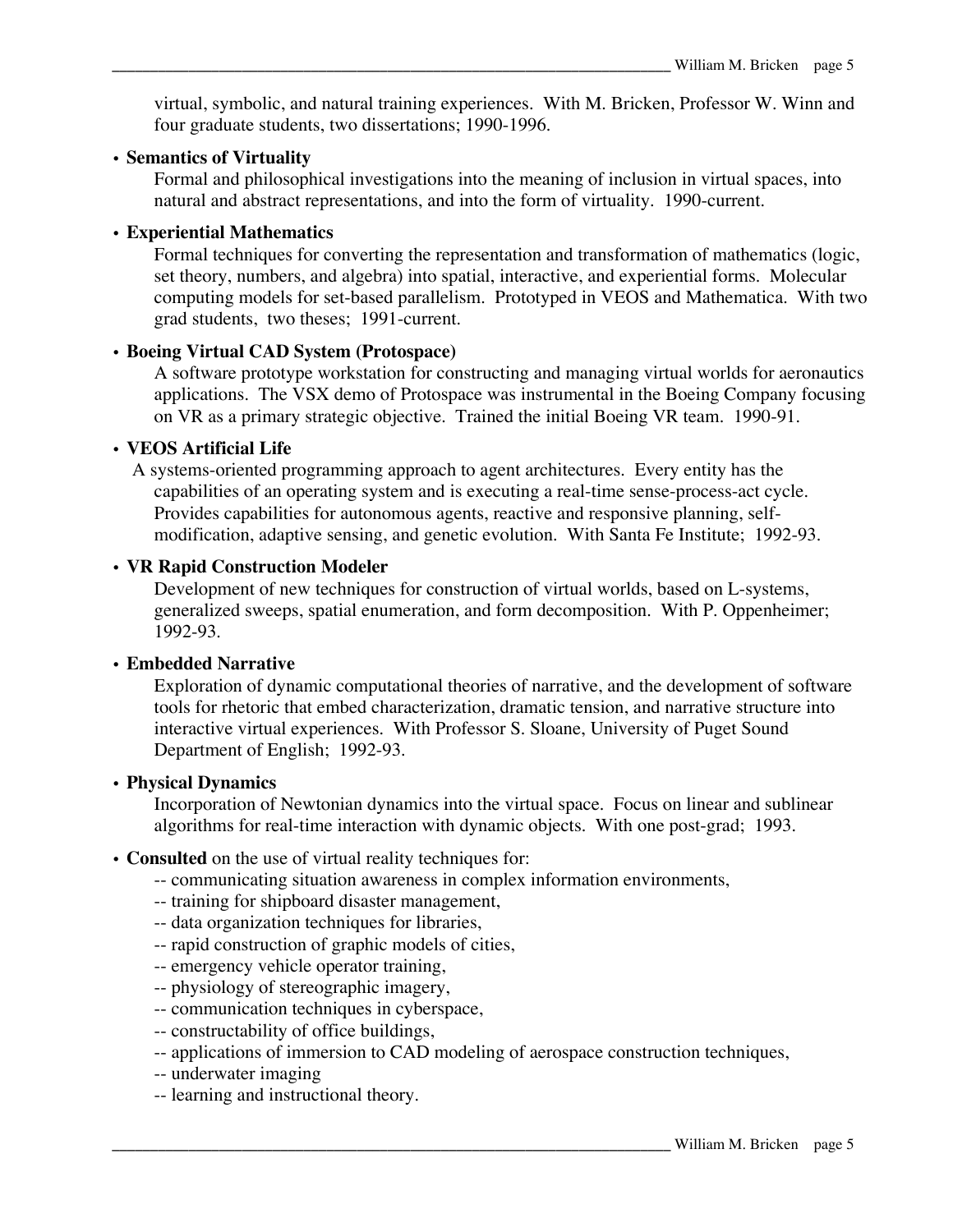### *Director and Distinguished Fellow*

Autodesk Research Laboratory, Autodesk Inc., Sausalito, California 1988-1989 **COMPUTER-AIDED DESIGN, GRAPHICS LANGUAGES, GRAPHICS INTERFACE**

- Responsible for corporate research; project plans, requirements, management and cohesiveness; software design, review and evaluation; technology presentations; and innovative concepts.
- Initiated, staffed and managed the Autodesk Research Laboratory. Conducted software design, development and evaluation, technology reviews, weekly forums, media liaison, business and conference presentations, and in-house consultation.

*Developer* of the following prototype systems:

#### • **Cyberspace**

- Project manager for the development of a computer graphics system that in 1988 provided "direct interaction with computer generated virtual environments by creating the impression of inclusion within a 3D graphical world, as if it were real." The team developed original interface hardware, software operating shells, construction tools based on AutoCAD, and virtual world designs and design techniques. In June, 1988, Cyberspace became the first commercially developed VR system to be made available for public use. Responsibilities:
	- -- project planning, management, coordination and liaison
	- -- demo design and coordination, and product prototype evaluation
	- -- usability studies, performance analysis, protocol analysis and statistical evaluation
	- -- technical reports, presentations and recommendations
	- -- original research on hardware architecture, software design, and user cognition.

With M. Bricken, E. Gullichsen, and several software engineers; 1988-89.

#### • **Algebra of Drawings**

Designed and implemented an algebra that maps group theoretic concepts onto spatial concepts. The engine uses string rewrite theory on turtle graphics specifications to generate quantized drawings, fractals, graphtals, and form abstraction. Written in Mathematica. 1988.

#### • **Visual Programming Languages in Boundary Mathematics**

These languages are based on formal maps between textual and spatial representations of logic, numbers, recursive functions, and databases. Syntactic evaluation and compilation of spatial expressions is achieved by topological transformations. Graph, map, pebble, bubble, path, rock-wall, and fish stream based programming models. 1987-88.

### *Principal Research Scientist*

Advanced Decision Systems, Mountain View, California 1984-1988 **ARTIFICIAL INTELLIGENCE, HUMAN-COMPUTER INTERACTION**

• Responsible for project planning, management and reporting; funding proposals; technical leadership; innovative concepts; and large hunks of computer code.

*Designed* and contributed to the implementation of these prototype systems:

#### • **Verification, Optimization, Compilation, and Partitioning of Rule-bases**

Identification of consistency, redundancy, and relevance in expert system knowledge-bases. Partially implemented. 1986-87.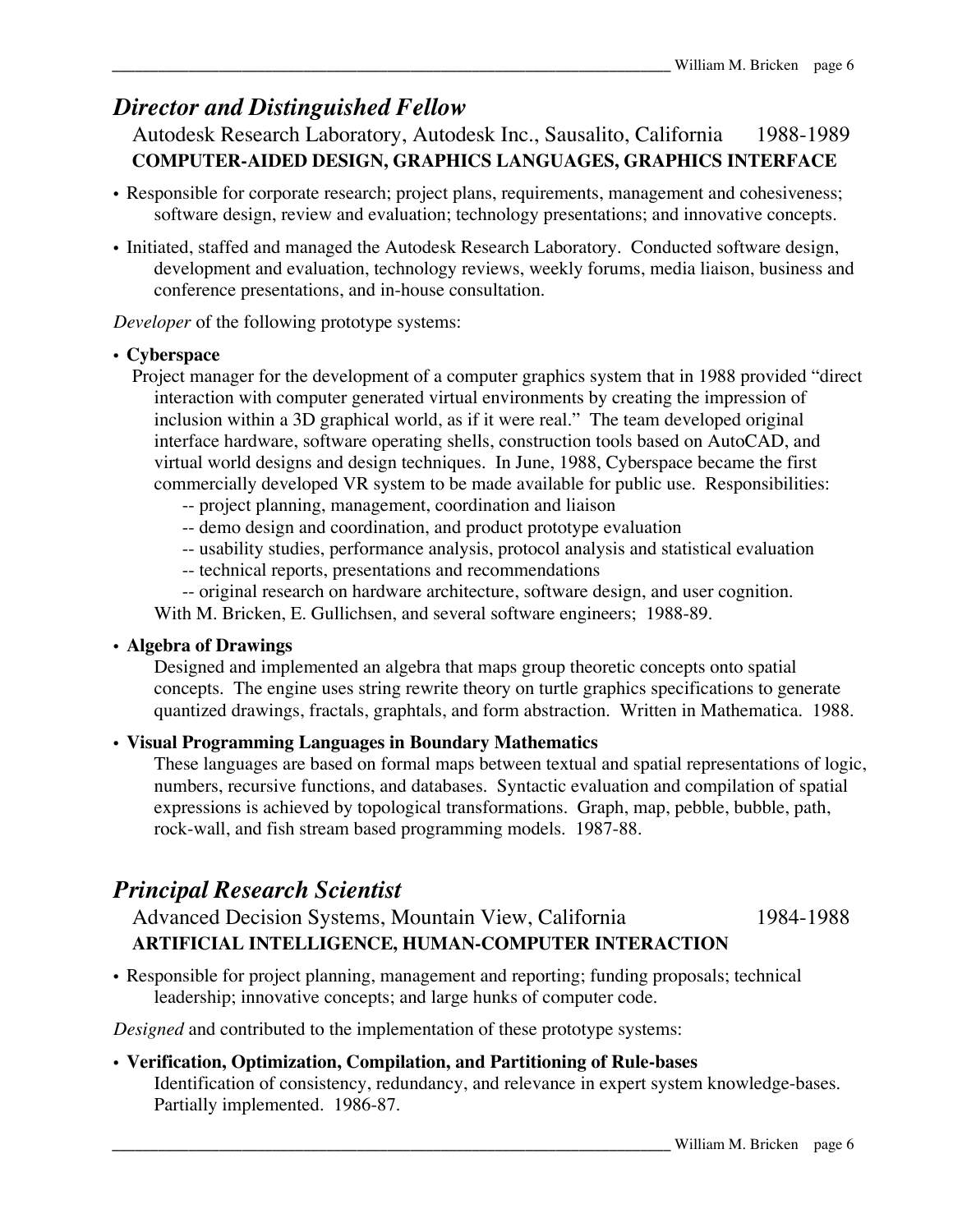#### • **Parallel Deduction**

A fully local, asynchronous, fine-grained parallel model of propositional logic and deduction. Designed for control parallelism on the Connection Machine and implemented on the Intel Hypercube. Demonstrated at IJCAI'87. Written in LISP. 1986-87.

#### • **Boolean Minimization**

Algebraic optimization of propositional expressions. Tautology identification an order of magnitude faster than the Boyer-Moore Theorem Prover while requiring less memory. The inference engine incorporates innovations in equational logic and pattern-matching heuristics. Versions written in Pure LISP, Prolog, and Scheme. 1984-86.

#### • **Boundary Numbers**

Fine-grain parallel representation of rationals as topological networks. Theory developed in 1987, implemented in Mathematica and LISP in 1992.

#### • C**ontradiction Maintenance**

Use of imaginary boundaries for inference in the presence of contradictory data. The system partitions a knowledge-base into consistent and inconsistent portions, reasoning with imaginary logic values (mapped from Kleene 3-valued logic) in place of contradictions that would terminate other inference techniques. Written in LISP. With P. Hadaway 1986.

#### • **Constraint Maintenance**

Designed and implemented a unique constraint modeling system for Boeing that solved complex cockpit design problems by tightening the configuration space while maintaining a satisficing solution. 1985

#### • **Instructable Interface**

Designed and implemented a prototype interface for complex databases. The interface developed a model of the query processes of the user, and learned to organize and explain data using the model.

#### • **Statistical Analysis Package**

Designed and implemented a Categorical Analysis Toolkit as part of a behavior modeling workstation. The tool accessed data using a customized database query language, and provided hierarchical category organization, clustering, constraints and analysis based on classes, timeframes, scope of data request, and desired groupings for analysis. It provided a full range of descriptive statistics (both categorical and continuous) for attributes of categories, a twodimensional plotter, goodness-of-fit tests, two-way categorical analysis, log-linear modeling, and time series models (autoregressive, moving average, ARIMA, intervention). 1984

#### • **Pictorial Language**

Designed a formal pictorial language for querying databases of programs. Used for semantic optimization of Ada programs.

- **Consulted** on the uses of artificial intelligence techniques for
	- -- maintenance training,
	- -- cockpit design automation,
	- -- naval capabilities assessment,
	- -- distributed performance maintenance,
	- -- intelligent tutoring systems.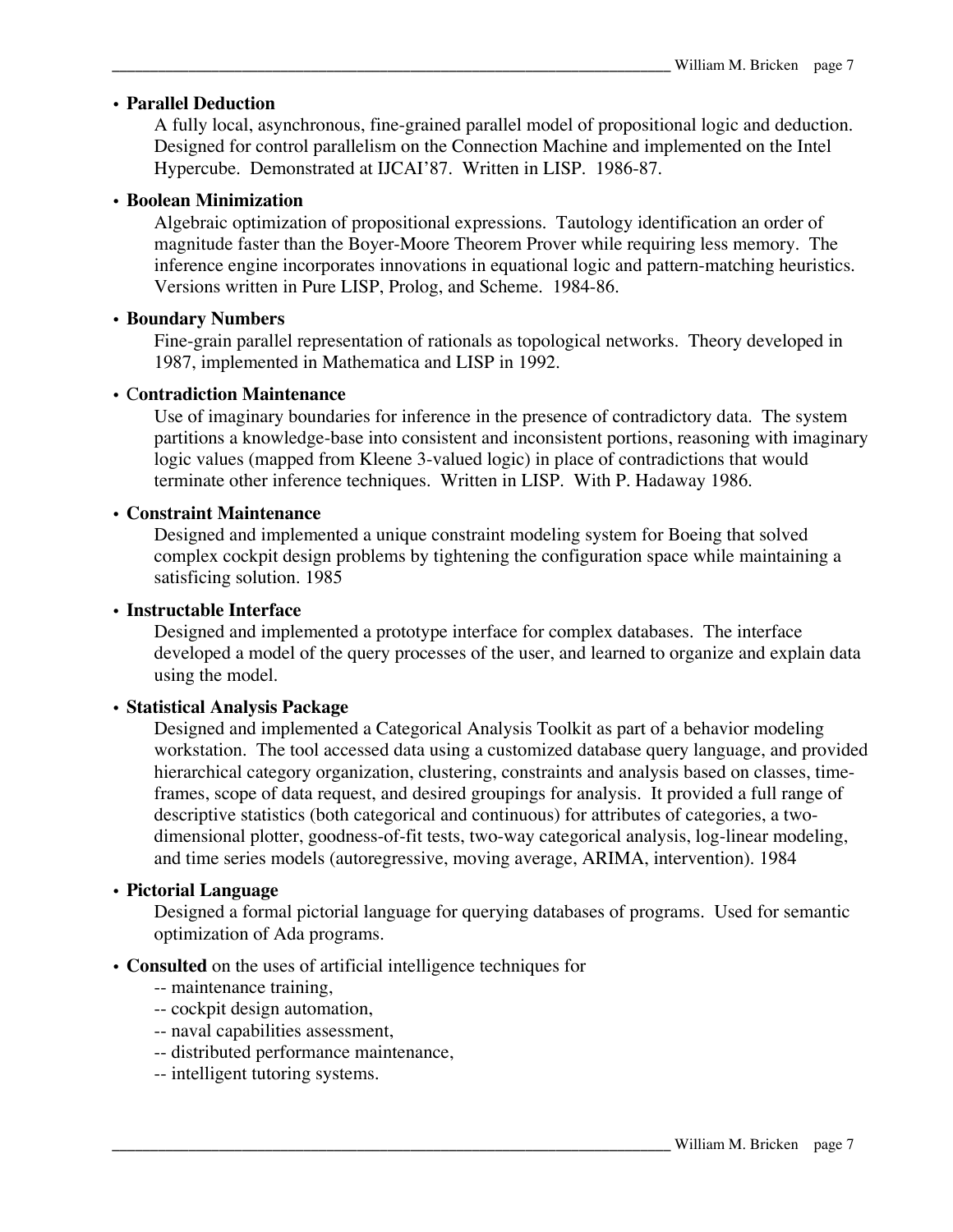### *Intern, Consultant and Wizard*

Atari Research Laboratory, Sunnyvale, California 1983-1984 **USER INTERFACE and MODELS**

• Research into implementation of advanced user interfaces, user models, media rooms, fractal graphics, multimedia encyclopedias, and automated browsing of large pictorial databases.

### *Teaching and Research Associate*

Stanford University, Stanford, California 1981-1984

- Full scholarship for two years, teaching associate for the following two years.
- *Dissertation research:* Empirically validated the unique nature of errors made by students learning algebra. Using a range of experimental techniques (multivariate experiment, exploratory factor analysis, protocol analysis, clinical case study, historical review, ontological deconstruction, and direct remediation), I demonstrated that symbolic errors made by novices are neither random nor predictable, rather they are context sensitive, situated, and unique. Both the structure and the randomness found in previous error studies are artifacts of experimental design and of simplifications projected by the experimenter or teacher. The implication for automated student modeling in intelligent tutoring systems is that algorithms cannot model novice error behavior, but can model behavioral tasks. The recommendation is that modeling should be constrained both to subject matter domains and to models of correct behavior.
- Graduate-level courses taught:

Interactive Educational Technology Intelligent Tutoring Systems

Computer-based Statistical Analysis Statistical Analysis in Educational Research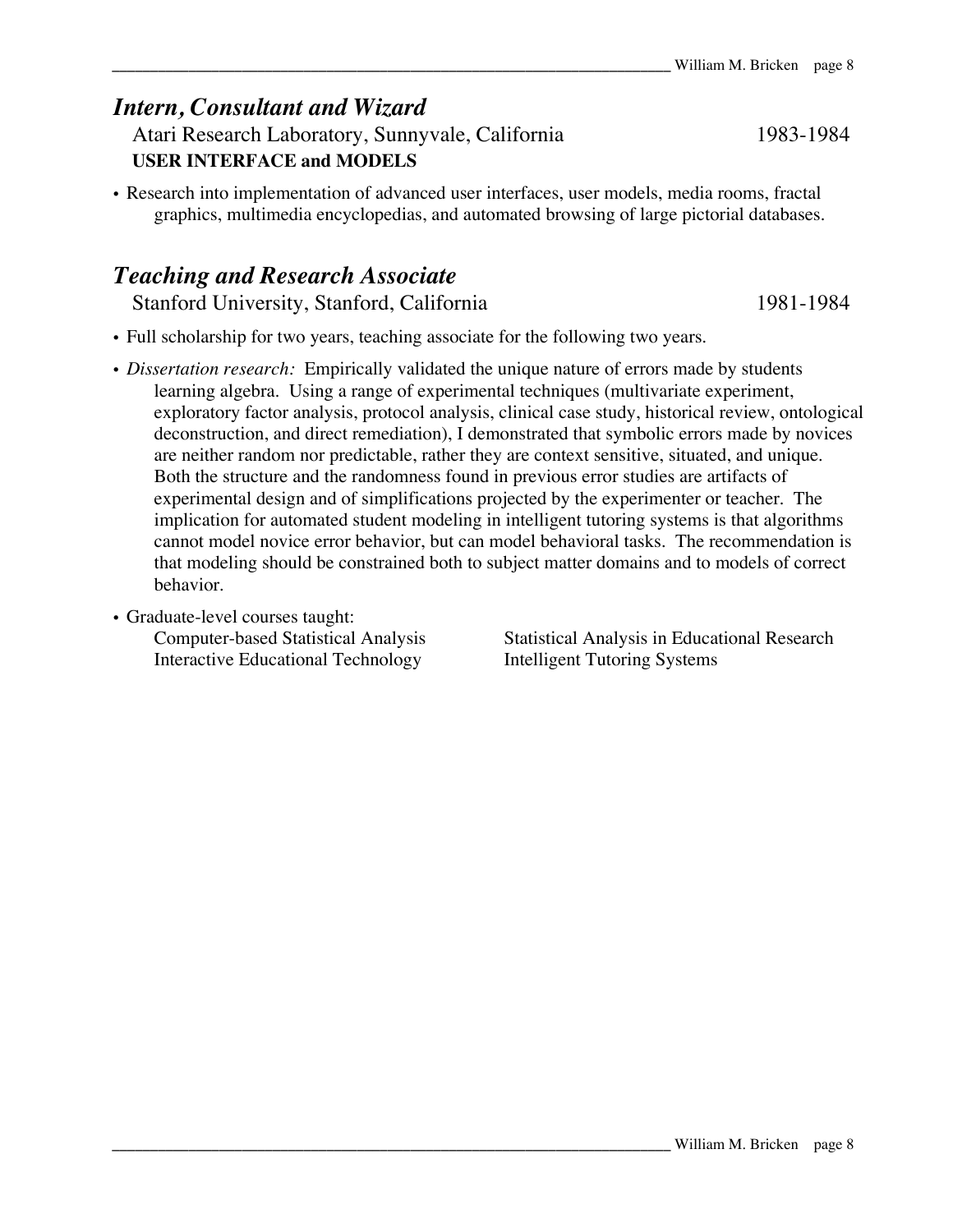# **\_\_\_\_ Selected Professional Activities 1990-1997 \_\_\_\_\_\_**

Between 1984-89 and 2000-05, I worked in confidential and trade secret environments.

#### **Boards and Committees**

Associate Editor (1994-97) Presence: Teleoperators and Virtual Environments, MIT Press AI Expert Editorial Board Meckler International Directory of Virtual Reality Research and Development Editorial Board National Science Foundation Board of Reviewers (virtual environments, experiential programming) National Academy of Sciences Committee on Virtual Reality Research and Development National Science Foundation Invitational Workshop on Research Directions in Virtual Reality Executive Committee, IEEE Task Force on Multimedia Computing Wavefront/Alias Academic Advisory Council Siggraph 1991 Tomorrow's Realities Jury IEEE 1992 International Workshop on Visual Languages Program Committee IEEE 1993 Symposium on Research Frontiers in Virtual Reality Program Committee IEEE 1993 Visualization Program Committee IEEE 1993 Virtual Reality Annual International Symposium Program Committee ACM 1994 Virtual Reality Systems and Technology Program Committee ACM 1994 CHI Program Committee Membership: ACM, Siggraph, IEEE, CHI, AAAI, CPSR

### **Public Addresses**

| German National AI Society'95 | (keynote) | <b>Distinction Networks</b>            |
|-------------------------------|-----------|----------------------------------------|
| UW Education Colloquium'94    | (keynote) | <b>Student Errors Are Unique</b>       |
| World Computer Congress'94    | (plenary) | Inclusive Computing                    |
| Complex Agent Architecture'94 | (keynote) | <b>Entity Modeling</b>                 |
| Siggraph <sup>'94</sup>       | (panel)   | Graphics vs. Action                    |
| Siggraph'93                   | (panel)   | <b>VR Operating Systems</b>            |
| ICAT/VET'93                   | (plenary) | <b>Experiential Computing</b>          |
| CyberArts'92                  | (plenary) | <b>VRt</b>                             |
| Visual Languages'92           | (paper)   | Spatial Representation of Algebra      |
| CS and Philosophy'92          | (keynote) | At the Boundary of Reality             |
| NCCE'92                       | (keynote) | Virtual Reality in the Classroom       |
| Imagina'92 Monaco             | (keynote) | Progress in Virtual Reality            |
| Meckler VR'91 California      | (keynote) | Mathematical Foundations of Cyberspace |
| Meckler VR'91 London          | (plenary) | VR Directions of Growth                |
| Siggraph <sup>'90</sup>       | (panel)   | VR Hip, Hype, Hope                     |
| CPSR DIAC'90                  | (plenary) | VR: As Unreal as It Gets               |
| <b>NASA RIACS'90</b>          | (keynote) | A Vision of Virtual Reality            |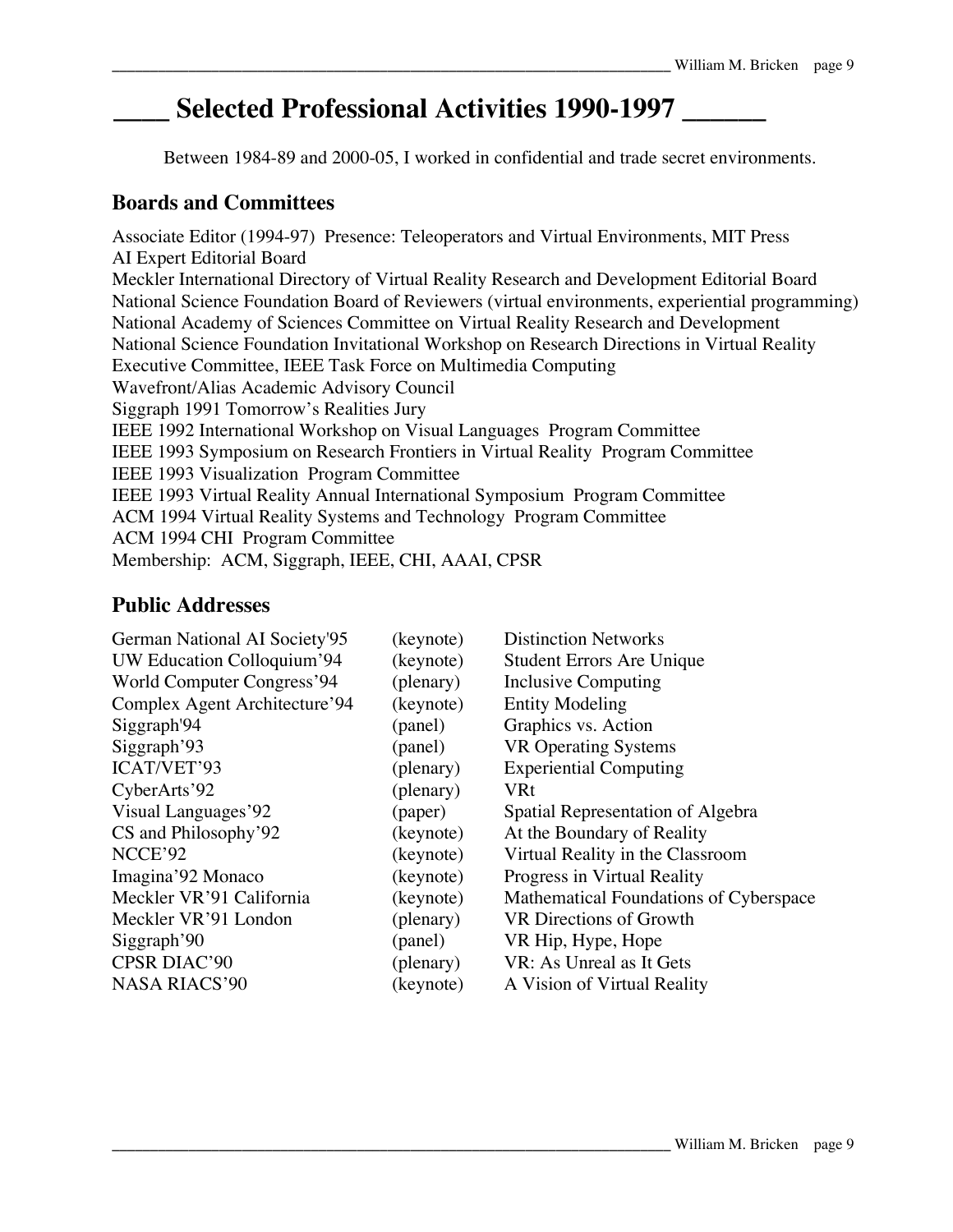#### **Publications**

- W. Bricken (1995) Distinction Networks. in I. Wachsmuth, C.R. Rollinger & W. Brauer (eds.) *KI-95: Advances in Artificial Intelligence*., Springer, 35-48.
- W. Bricken and G. Coco (1995) VEOS: The Virtual Environment Operating Shell. in W. Barfield and T. Furness (eds.) *Virtual Environments and Advanced Interface Design*, Oxford U. Press.
- W. Bricken (1994) Inclusive Symbolic Environments. in K. Duncan and K. Krueger (eds.) *Proceedings of the 13th World Computer Congress*, v3, Elsevier Science, 163-170.
- W. Bricken and G. Coco (1994) The VEOS Project *Presence* v3(2), MIT Press, 111-129.
- W. Bricken (Naoki Kobayashi and Sueki Matsumura trans.) (1993) Extended Abstract: A formal Foundation for Cyberspace. Intercommunication #3
- K. M. Fairchild, T. Poston, and W. Bricken (1993) Efficient Virtual Collision Detection for Multiple Users in Large Virtual Spaces. *Proceedings of VRST'93,* 56-70.
- W. Winn and W. Bricken (1992) Designing Virtual Worlds for Use in Mathematics Education: The Example of Experiential Algebra. *Educational Technology*, v32(12), 12-19.
- W. Bricken (1992) Spatial Representation of Elementary Algebra, *1992 IEEE Workshop on Visual Languages*, Seattle, IEEE Computer Society Press, 56-62.
- J. James and W. Bricken (1992) A Boundary Notation for Visual Mathematics, *1992 IEEE Workshop on Visual Languages*, Seattle, IEEE Computer Society Press, 267-269.
- G. Bishop, W. Bricken, F. Brooks et al. (1992) Research Directions in Virtual Environments: Report of an NSF Invitational Workshop. *Computer Graphics*. 26(3): 153-177.
- W. Bricken and L. Jacobson (1992) Virtual Environment Operating System, VR Special Report, 55-58.
- W. Bricken (1992) Progress in Virtual Reality, *Proceedings of Imagina'92*, Monte Carlo, I25-40.
- W. Bricken (1991) VEOS: preliminary functional architecture, *ACM Siggraph'91 Course Notes, Virtual Interface Technology*: 46-53.
- W. Bricken (1991) A Formal Foundation for Cyberspace. *Proceedings of Virtual Reality '91,* San Francisco, Meckler, 9-37.
- W. Bricken (1990) Virtual Reality: Directions of Growth. *Proceedings of Siggraph'90* VR panel.
- W. Bricken (1990) Cyberspace 1999, *Mondo 2000*, Summer 1990, 56-59.
- W. Bricken and E. Gullichsen (1989) An Introduction to Boundary Logic with the Losp Deductive Engine, *Future Computing Systems* 2(4), 1-77.
- W. Bricken (1986) A Simple Space, *Proceedings of the Sign and Space Conference*, UC Santa Cruz.
- W. Bricken and P. Nelson (1986) Pure LISP as a Network of Systems, *Proceedings of the Second Kansas Conference: Knowledge-Based Software Development*, Kansas State University.
- W. Bricken (1973) Coonara Children's Community School, in H. P. Scheonheimer (ed.), *Good Australian Schools*, Technical Teachers Association, Melbourne Australia, 9-14.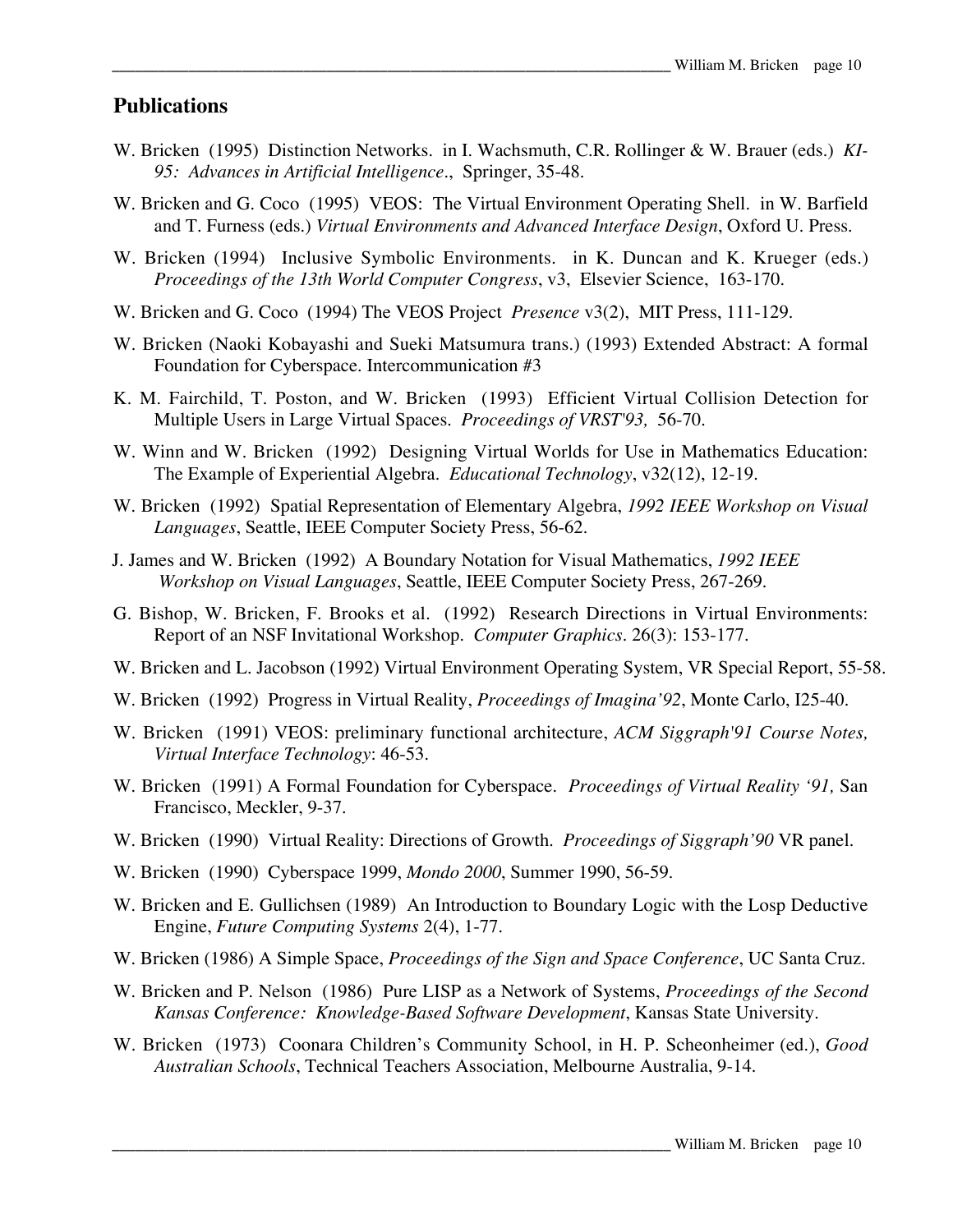# **Selected Proposals and Fund-Raising**

| Topic:                     | A VR Home-Entertainment System                                                                                                                |
|----------------------------|-----------------------------------------------------------------------------------------------------------------------------------------------|
| Role:                      | Primary developer and technical lead                                                                                                          |
| Status:                    | to Polygram Records, \$10M+, unsuccessful.                                                                                                    |
| Topic:                     | A Virtual World for Teaching Algebra                                                                                                          |
| Role:                      | Principal Investigator with Prof. W. Winn, UW School of Education                                                                             |
| Status:                    | to NSF, \$856,000 over two years, discontinued.                                                                                               |
| Topic:                     | A Study of a Virtual World Composing Community                                                                                                |
| Role:                      | primary contributor with Dr. S. Sloane, University of Puget Sound                                                                             |
| Status:                    | to NEH, \$150,000 over three years, successful with revisions                                                                                 |
| Topic:                     | Virtual Environment Crisis Management System                                                                                                  |
| Role:                      | primary contributor for HITL                                                                                                                  |
| Status:                    | to US Navy, \$1.5M over three years, successful 1993.                                                                                         |
| Topic:                     | Rapid Construction of Model Buildings                                                                                                         |
| Role:                      | Principal Investigator and sole author for HITL                                                                                               |
| Status:                    | to UCF Institute of Simulation Training, \$150,000 over two years, successful 1993.                                                           |
| Topic:                     | <b>Interactive Complex Systems Simulation</b>                                                                                                 |
| Role:                      | primary technical contributor                                                                                                                 |
| Status:                    | with Santa Fe Institute, \$5M over three years, unsuccessful.                                                                                 |
| Topic:                     | FiberSpace, VR in Education                                                                                                                   |
| Role:                      | primary technical contributor for HITL                                                                                                        |
| Status:                    | to USWest, \$500,000, successful 1991.                                                                                                        |
| Topic:                     | Constructability and Virtual Reality                                                                                                          |
| Role:                      | Principal Investigator with Dr. D. Reed, UW Civil Engineering                                                                                 |
| Status:                    | to NSF, \$458,000 over two years, unsuccessful.                                                                                               |
| Topic:                     | ProtoSpace, VR-CAD for aircraft                                                                                                               |
| Role:                      | Principal Investigator and sole author                                                                                                        |
| Status:                    | to Boeing, \$150,000, successful 1991.                                                                                                        |
| Topic:<br>Role:<br>Status: | Software donations<br>sole negotiator<br>to Mathematica, Autodesk, Wavefront, Alias, Division, and Franz LISP,<br>\$700,000, successful 1990. |
| Topic:                     | Infrastructure for Virtual Environments                                                                                                       |
| Role:                      | sole author and negotiator                                                                                                                    |
| Status:                    | to Digital Equipment Corporation, \$1.7M over four years, successful 1990.                                                                    |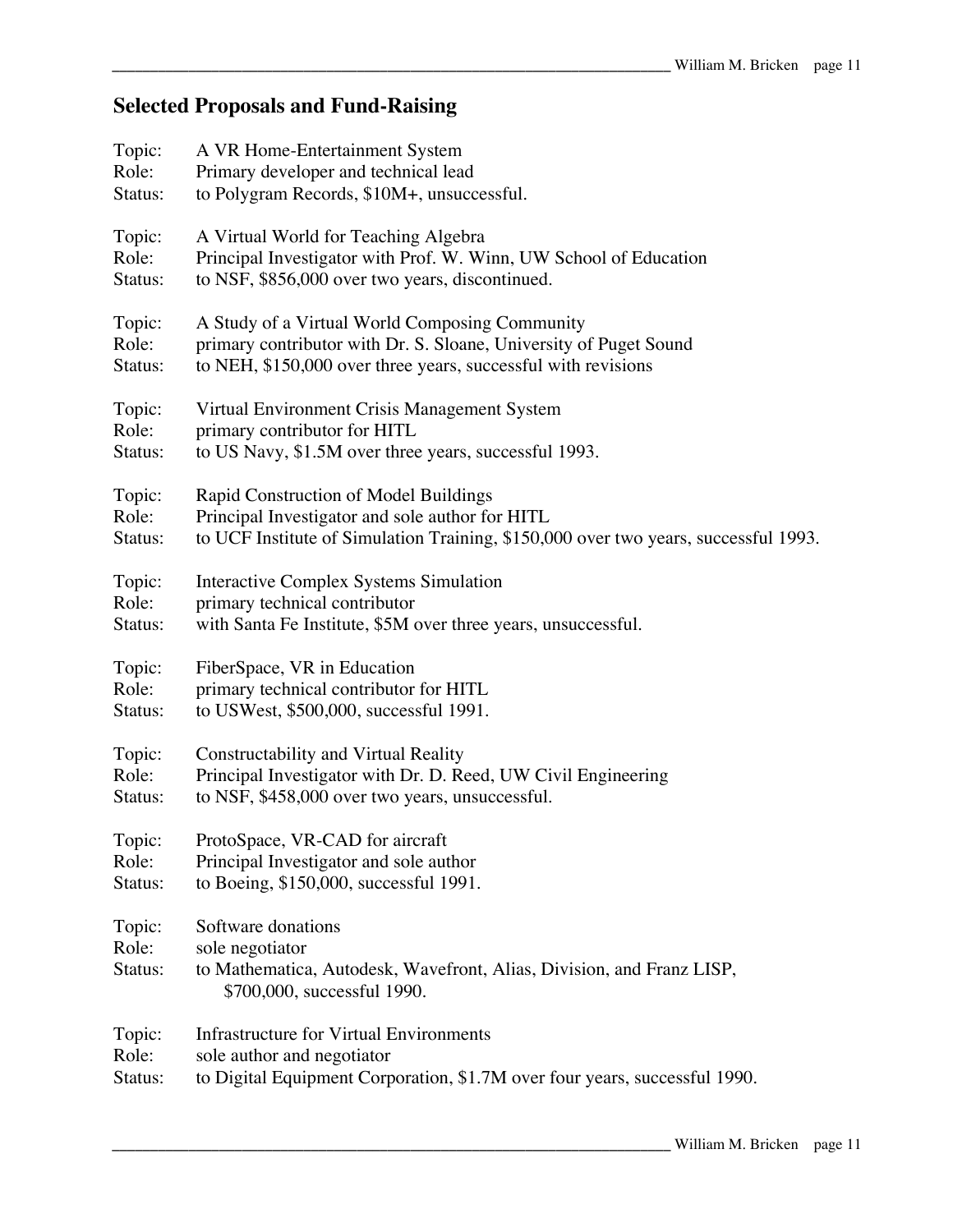# **\_\_\_\_\_ Substantive Technical Reports 1983-2005 \_\_\_\_\_**

#### *Boundary Institute*

- 2005: Notational Variety in Boundary Logic
- 2005: Boundary Logic and Alpha Existential Graphs
- 2005: Equality is Not Free
- 2005: Taking Nothing Seriously: A Foundational Diagrammatic Formalism
- 2005: What's the Difference: Contrasting Boundary and Boolean Algebras
- 2005: Fracturtles Revisited
- 2005: Website Construction: www.wbricken.com

#### *Bricken Technologies Corporation — Presentations:*

- 2004: Synthesis Applications of Boundary Logic
- 2004: BTC Board of Directors Technical Review (quarterly)
- 2002: BTC Company Overview
- 2002: BTC Investor Presentation
- 2002: BTC Marketing Presentation
- 2002: Comesh Technical Review
- 2002: Changing the Rules of Digital Design
- 2002: Comesh Progress Report
- 2002: BTC Product Design
- 2002: BTC Technical Design Review
- 2002: Technical Validation Project: Summary Report
- 2001: CM85A
- 2001: The Circuit Design Generator

#### *Bricken Technologies Corporation — Corporate:*

- 2004: BTC Business Model
- 2002: Corporate Executive Summary
- 2002: BTC FAQ
- 2002: BTC Corporate Overview
- 2001: BTC Product Strategy
- 2001: BTC Business Sketch

#### *Bricken Technologies Corporation — Marketing:*

- 2004: Boundary Mathematics Applications to Logic Synthesis: Empirical Results
- 2004: Iconic Tools Advance the State-of-the-Art
- 2004: Losp Synthesis System: Value Propositions
- 2003: Cell Libraries
- 2003: Circuit Design Generator Value Propositions
- 2002: FPGA Scaling Problems
- 2002: Marketing Focus
- 2002: Diversity and Scalability
- 2002: Deterministic Timing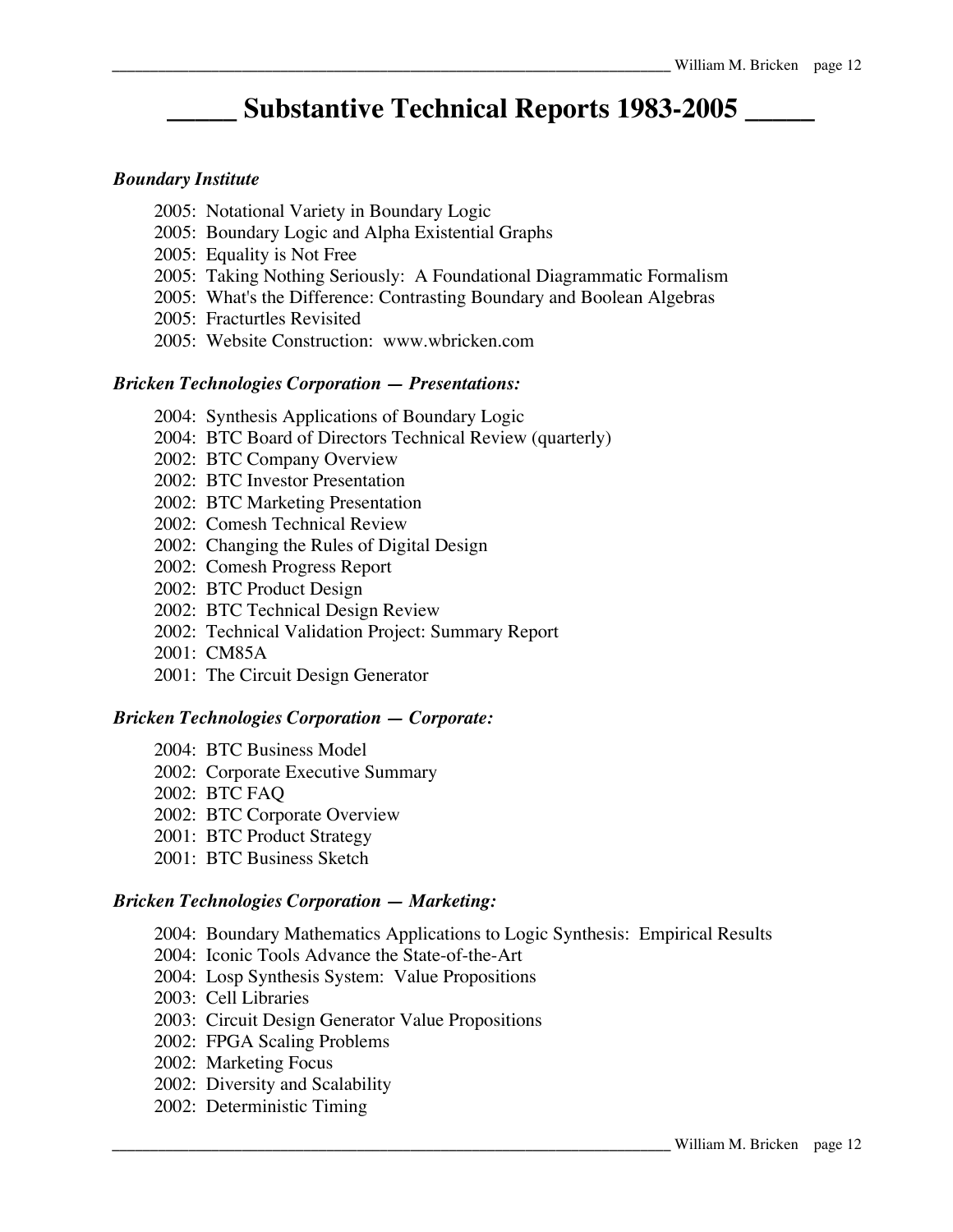- 2002: Execution Risks
- 2002: Problems Solved Uniquely by BTC Products
- 2002: ILOC Budget, Staffing, and Monthly Technical Milestones
- 2002: Chip Area Analysis
- 2002: Tool-chain Integration
- 2002: Seed Funding Milestones
- 2002: Use of Proceeds Three Alternatives
- 2002: Losp Functionality
- 2001: Packaging Options
- 2001: Comparative Products
- 2001: Cost Effectiveness of BTC Hardware Architectures
- 2001: FPGA Comparative Analysis
- 2001: CPLD and FPGA Markets

#### *Bricken Technologies Corporation — Products:*

- 2004: Losp Synthesis System: Comparative Capabilities
- 2004: Losp Synthesis System: Technical Descriptions
- 2004: Losp Synthesis System: Overview
- 2004: ILOC Delay Reduction Comparative Performance
- 2004: ILOC Development Project Deliverables, Timetables, Agenda, and Milestones
- 2004: ILOC Development Final Report
- 2003: ILOC Development Overview
- 2003: ILOC Comparative Area Reduction
- 2003: ILOC Project Design Descriptions
- 2003: ILOC Formatting
- 2003: Comesh Computational Mesh Patent Draft
- 2003: Iconic Logic Optimizing Compiler Patent Draft
- 2003: Place and Route Refinements
- 2003: Place and Route Statistics
- 2003: Place and Route Examples
- 2003: ILOC Logic Reduction and Comesh Layout for the SP700
- 2003: ILOC Logic Reduction and Comesh Layout for the SP700 Technical Supplement
- 2003: Comesh Comparative Benchmarks
- 2003: Applications for Embedded Comesh
- 2002: State of the ILOC Code
- 2002: Occlusion Array Patent Draft
- 2002: Schematics for the Comesh Architecture
- 2002: Comesh Functional Model Illustrated Tour
- 2002: Comesh Cost of Silicon
- 2002: Comesh Specifications
- 2002: Comesh Encoding
- 2002: ILOC Implementation Validation
- 2001: Interface Protocols
- 2001: Computational Mesh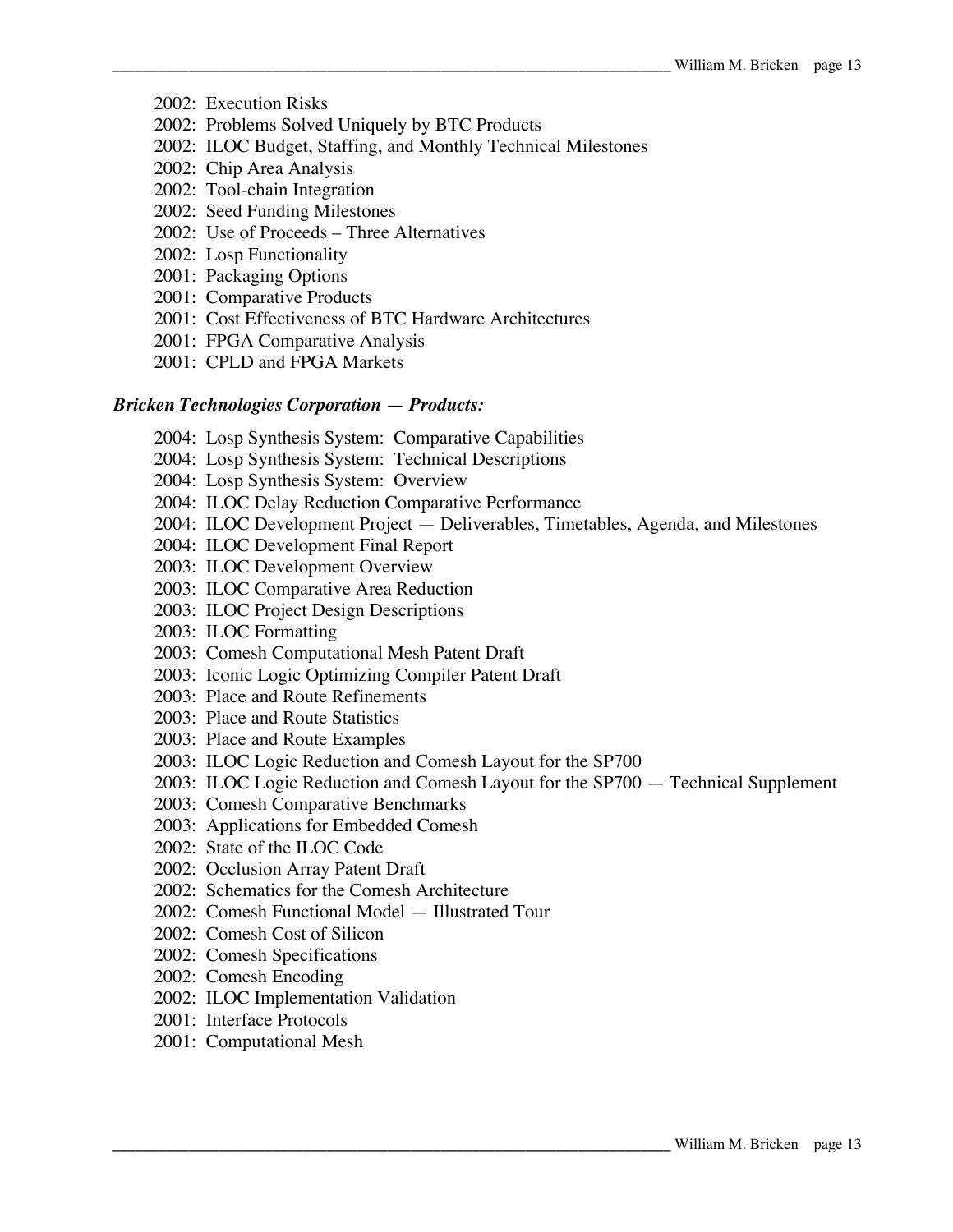#### *Bricken Technologies Corporation — Technical:*

- 2004: Top-down and Bottom-up Abstraction
- 2004: Spatial Symmetry in Logic
- 2004: The Advantages of Boundary Logic -- A Common Sense Approach
- 2004: Multiprocessing Tools
- 2003: Non-symbolic Proof
- 2003: ILOC Modular and Vector Abstraction
- 2003: I7 Abstraction
- 2003: Introduction to Boundary Logic with Sidebars
- 2002: Varieties of Adders
- 2002: From Sketch to Silicon
- 2002: Elusive Complexity
- 2002: Boundary Logic Applied to Circuitry
- 2002: Recursive Axiomatization of Boundary Logic
- 2002: CPU Architectures
- 2002: Conventional Interpretation of Boundary Logic Tools
- 2002: Occlusion Array Algebra
- 2002: Metalogic
- 2002: Nonsymbolic Logic
- 2002: Iconic Universe
- 2002: Pedagogical Coding
- 2002: On the Complexity of Boundary Logic
- 2001: Diagonalization of the Occlusion Array
- 2001: Using Occlusion to Evaluate Circuits
- 2001: CM85A: Occlusion Array
- 2001: CM85A: Algorithms
- 2001: CM85A: Metrics
- 2001: CM85A: Encoding
- 2001: CM85A: Schematics
- 2001: An Extended Example of Design Generation CM85A, a 4-bit Magnitude Comparator
- 2001: Programming Heuristics in Losp
- 2001: Boundary Logic Languages
- 2001: Boundary Logic Simplified
- 2001: Boundary Logic Notes for Randy Katz
- 2001: Design of Microelectronic Integrated Circuitry
- 2001: The Logic Function
- 2001: Representations of Boundary Logic
- 2001: Computational Architectures
- 2001: Iconic Mathematics
- 2001: Boundary Logic Overview
- 2001: Boundary Numbers

#### *Unary Computers:*

- 2001: J, the Simplest Imaginary Number
- 2001: Boundary Mathematics from the Beginning
- 2001: Axiomatization of Boundary Logic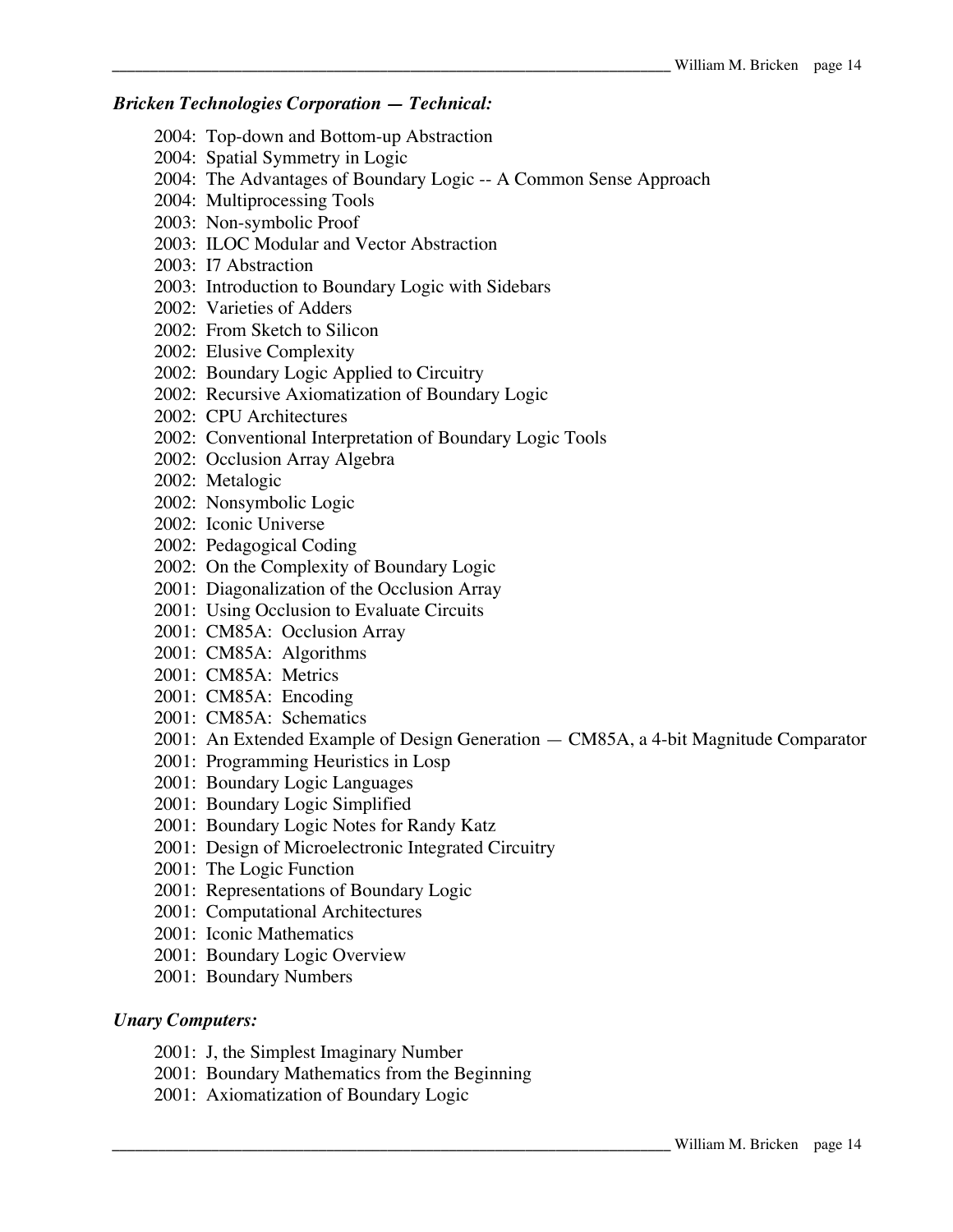- 2001: People in Boundary Math
- 2001: Peirce on Boundary Logic
- 2001: Unary Business Sketch
- 2000: Dense Matrix Techniques
- 2000: Bar Architecture
- 2000: Using Occlusion to Evaluate Circuits
- 2000: Void-based Computation
- 2000: Exotic Boundary Number Systems
- 2000: Set Aside a Space

#### *Interval Research Corporation:*

- 2000: Integration of Losp into CAD Design
- 2000: Sequential Circuit Modeling and Simulation in Losp
- 1999: Boundary Logic Patent Draft
- 1999: Losp 6.5 Code Documentation
- 1998: A Calculus for Multilevel Combinational Circuit Minimization (book)
- 1998: Visualization of Circuit Minimization
- 1998: Losing Consciousness at Tuscon III
- 1998: A Question within a Question
- 1998: Generalized Insertion
- 1997: Losp 6.0 Code Documentation
- 1997: Bit-stream Circuit Simulation
- 1997: Hierarchical Modeling in Pun-Losp
- 1997: Symmetry in Boolean Functions
- 1997: Notes on Matrix Techniques for Logic
- 1997: Models of Circuit Properties in Losp
- 1997: Finite State Machines in Losp
- 1997: Form Abstraction in Distinction Graphs
- 1996: Modeling for Hardware and Software Integration
- 1996: Time as Depth
- 1996: Forms of Addition
- 1996: Notational Discussions
- 1996: Multiply Accumulators
- 1996: Algebra, Logic, Integers, Functions, and Sets
- 1996: Circuit Generators
- 1995: Synthesis Capabilities of Losp
- 1995: Losp 4.0 Usage
- 1995: Losp Applied to MCNC Benchmarks
- 1995: Possibility Waves
- 1995: Strategies for Combinatorial Circuit Optimization
- 1995: Probabilistic Timing of Combinatorial Circuits
- 1995: Logic Synthesis
- 1995: Cyclic String Notation
- 1995: Boolean Function Manipulation
- 1994: Documentation, Losp 2.0, 3.0, and 4.0
- 1994: Boundary Mathematics as an Integration Strategy for Computing
- 1994: Where Quantum Logic Differs from Classical Logic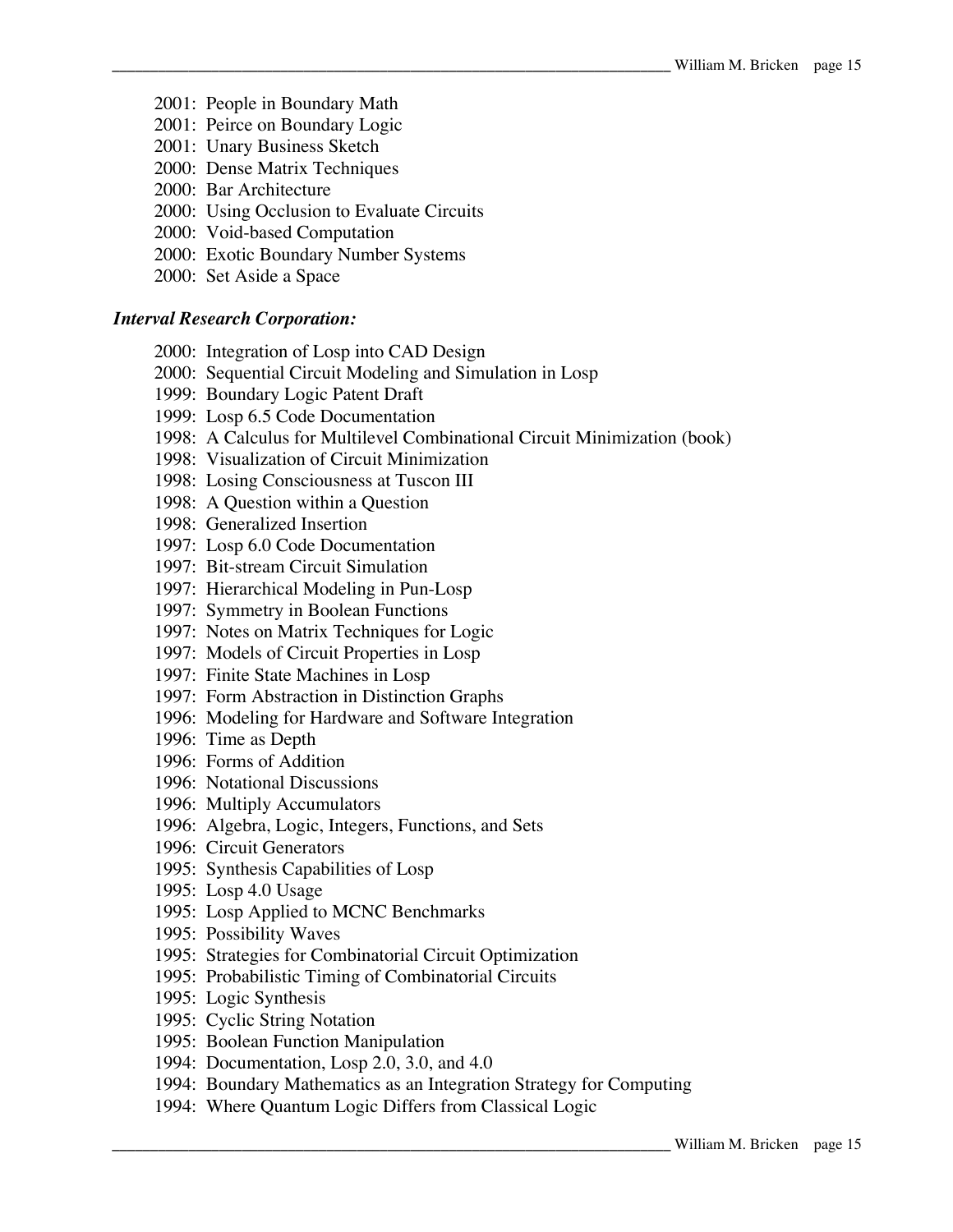- 1993: FPGAs and Boundary Logic
- 1993: Circuits and Boundary Logic

#### *Oz...International, Ltd.:*

- 1994: Design of a Location-based VR Entertainment Unit
- 1994: Interactive Software Tools for Experiential Computing
- 1993: Smart Spatial Engine and Algorithms for Physical Dynamics (with J. Duluk)
- 1993: Declarative Logic Accelerator (with W. Kohn)
- 1993: Spatial Database Accelerator (with J. Duluk)
- 1992: Oz Business Plan: EduSpace (with M. Bricken)

#### *Human Interface Technology Laboratory:*

- 1994: Embedding Mathematics in a Virtual World
- 1993: A Second Step Towards Virtual Reality: The Entity Model and System Design
- 1993: Experiential Computation
- 1992: VEOS Project Programmer's and Tool Builder's Manuals (with G. Coco)
- 1992: VEOS Design Goals
- 1991: Learning in Virtual Reality
- 1991: Meta Operating System and Entity Shell (with D. Pezely)
- 1990: Dialogue Concepts
- 1990: Virtual Interface Technology, Siggraph Tutorial
- 1990: Boundary Logic, Boundary implementations
- 1990: VR Directions of Growth
- 1990: Virtual reality is Inhabited
- 1990: Cognitive Models
- 1990: VEOS Preliminary Functional Architecture
- 1990: Software Architecture for Virtual Reality

#### *Autodesk Research Laboratory:*

- 1989: The Cyberspace Project (with M. Bricken, E. Gullichsen, R. Walser, P. Gelband)
- 1989: Cyberspace Toolkit Software Design
- 1989: Geometrical and Biological Models for Space Building
- 1989: Fracturtles: Pictures that Compute
- 1988: State of the Lab
- 1988: Computational Drawings
- 1988: Mathematica Exposed
- 1988: Boundary Logic
- 1988: Boundary Thinking
- 1988: Autolab: Images and Ideas

#### *Advanced Decision Systems:*

- 1988: AI Based Tools and Concepts for Cockpit Automation Technology (with S. Crawford)
- 1987: Distinction Networks and Neural Networks
- 1987: Distinction Network Parallel Processing
- 1987: Distinction Network Logic